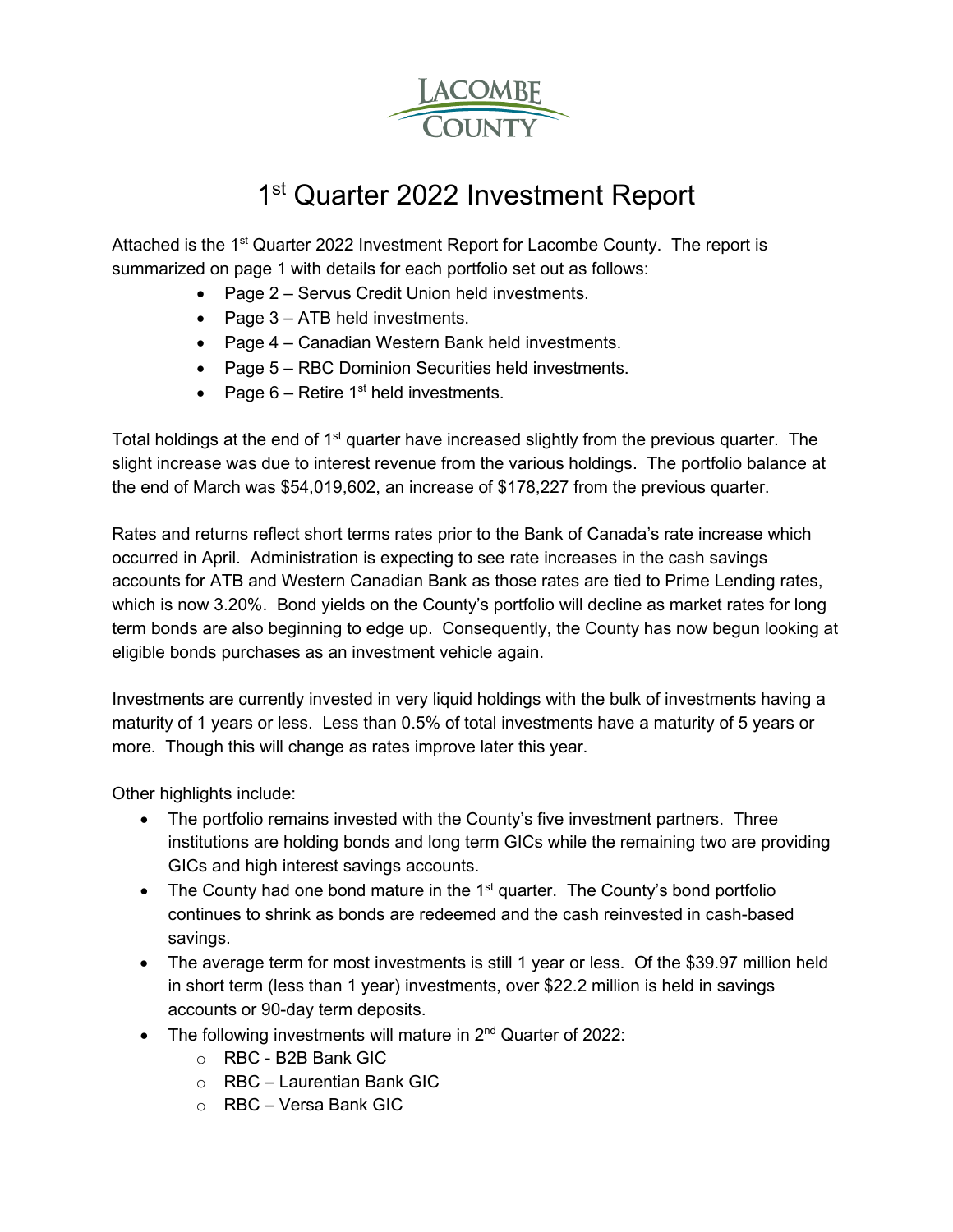

- o RBC Bank of Nova Scotia Bond
- o RBC Bank of Nova Scotia Bond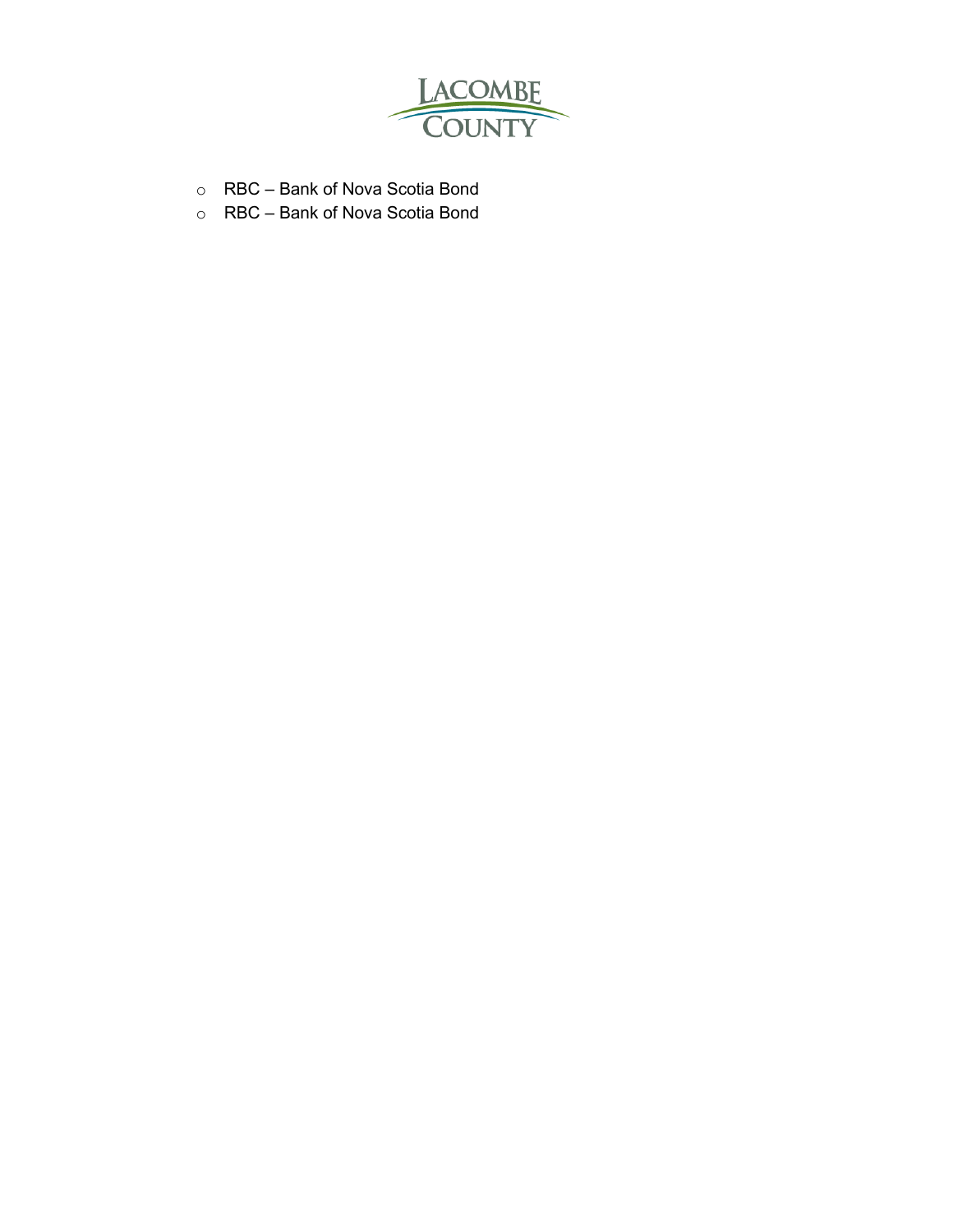.

| <b>Asset Mix</b>                        | <b>Current</b>               |              | <b>Previous</b>     |           |                           |             |           |  |
|-----------------------------------------|------------------------------|--------------|---------------------|-----------|---------------------------|-------------|-----------|--|
|                                         | Quarter                      |              | Quarter             |           |                           | Change      |           |  |
|                                         |                              |              |                     |           |                           |             |           |  |
| <b>By Type</b>                          |                              |              |                     |           |                           |             |           |  |
| Cash                                    | \$14,314,536                 | 26.50% \$    | 13,988,323          | 25.98% \$ |                           | 326,213     | 2.33%     |  |
| <b>GICs &amp; Term Deposits</b>         | 30,719,097                   | 56.87%       | 30,599,043          | 56.83%    |                           | 120,054     | 0.39%     |  |
| <b>Bonds and Fixed Income</b>           | 8,985,969                    | 16.63%       | 9,254,009           | 17.19%    |                           | (268, 040)  | $-2.90%$  |  |
| Total                                   | \$54,019,602                 | 100%         | \$53,841,375        | 100%      | $\mathbb{S}$              | 178,227     | 0.33%     |  |
|                                         |                              |              |                     |           |                           |             |           |  |
| <b>By Term</b>                          |                              |              |                     |           |                           |             |           |  |
| Investments by Term<br>Less than 1 Year | \$39,967,235                 |              | 73.98% \$35,748,158 | 66.39%    | $\mathfrak{F}$            | 4,219,077   | 11.80%    |  |
| 1 to 5 Year                             | 13,832,190<br>\$             | 25.61%       | 17,873,040          | 33.20%    |                           | (4,040,850) | $-22.61%$ |  |
| Greater than 5 Year                     | 220,177                      | 0.41%        | 220,177             | 0.41%     |                           | 0           | 0.00%     |  |
| Total                                   | $\mathfrak{L}$<br>54,019,602 | 100%         | \$53,841,375        | 100%      | $\boldsymbol{\mathsf{S}}$ | 178,227     | 0.33%     |  |
|                                         |                              |              |                     |           |                           |             |           |  |
| <b>By Financial Advisor</b>             |                              |              |                     |           |                           |             |           |  |
| Servus                                  | \$11,452,934                 | $21.20\%$ \$ | 11,354,603          | 21.09% \$ |                           | 98,331      | 0.87%     |  |
| <b>ATB</b>                              | 14,103,573                   | 26.11%       | 14,078,153          | 26.15%    |                           | 25,420      | 0.18%     |  |
| <b>CWB</b>                              | 19,176,126                   | 35.50%       | 19,154,610          | 35.57%    |                           | 21,516      | 0.15%     |  |
| <b>RBC</b>                              | 5,489,241                    | 10.16%       | 5,489,241           | 10.20%    |                           |             | 0.00%     |  |
| Retire 1st                              | 3,797,728                    | 7.03%        | 3,764,768           | 6.99%     |                           | 32,960      | 0.88%     |  |
| Total                                   | \$54,019,602                 |              | 100% \$ 53,841,375  | 100% \$   |                           | 178,227     | 0.33%     |  |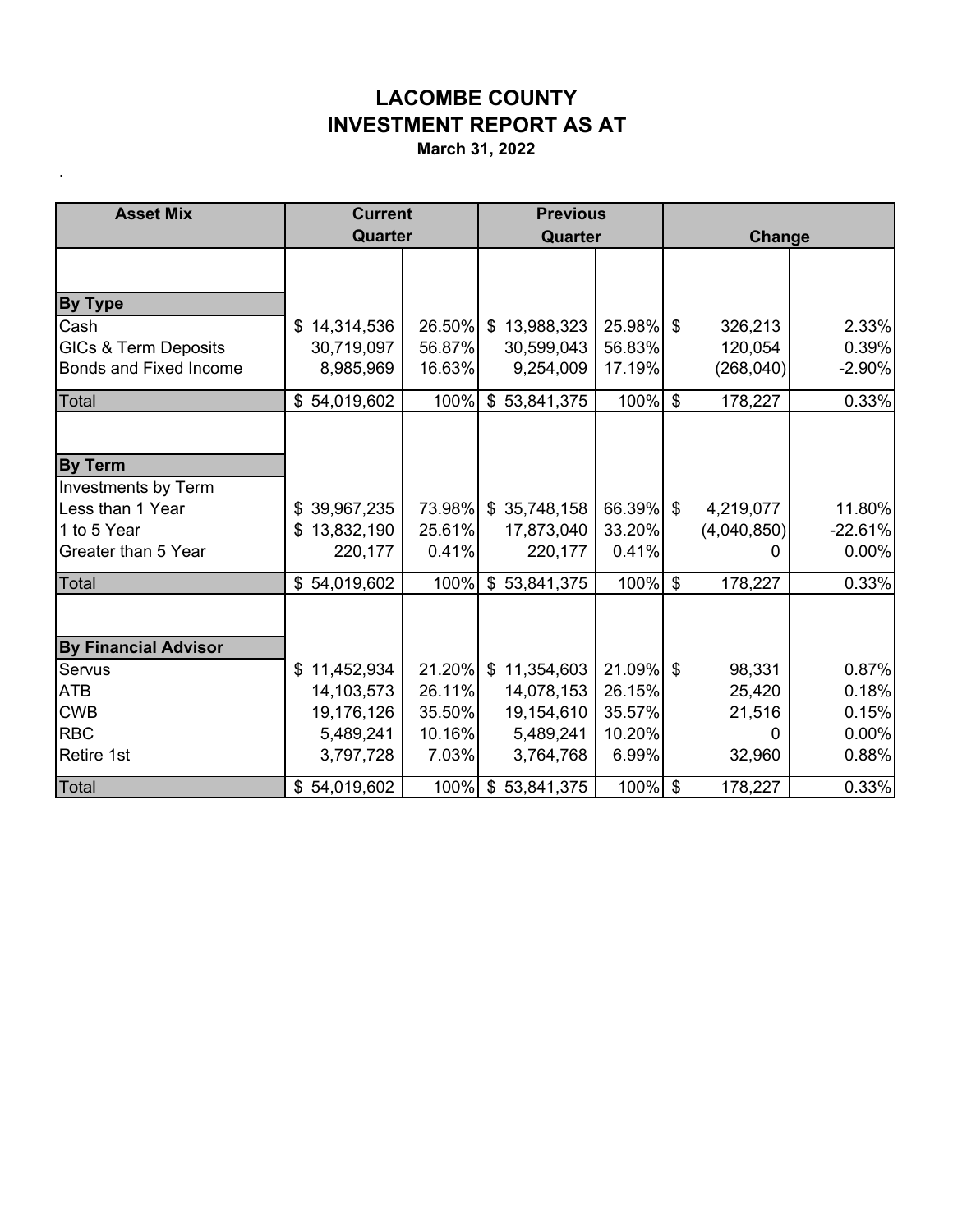| <b>PLACE OF ISSUE</b>               | <b>AMOUNT</b>   | <b>INTEREST</b> | <b>INVESTMENT</b> | <b>MATURITY</b> |                                       |
|-------------------------------------|-----------------|-----------------|-------------------|-----------------|---------------------------------------|
|                                     |                 | <b>RATE</b>     | <b>DATE</b>       | <b>DATE</b>     | <b>Bond Rating/Guarantee</b>          |
| <b>SERVUS CREDIT UNION</b>          |                 |                 |                   |                 | <b>Credit Union Deposit Guarantee</b> |
| GIC #229                            | 6,773.81        | 0.75%           | $1-Oct-21$        | 1-Oct-22        |                                       |
| GIC #230                            | 30,471.18       | 0.72%           | 19-Oct-21         | 19-Oct-22       |                                       |
|                                     |                 |                 |                   |                 |                                       |
| <b>SERVUS LONG TERM INVESTMENTS</b> |                 |                 |                   |                 | <b>Credit Union Deposit Guarantee</b> |
| GIC #162                            | 2,235,536.79    | 2.65%           | 30-Oct-17         | 29-Oct-22       |                                       |
| GIC #202                            | 2,627,328.55    | 3.07%           | 21-Sep-18         | 21-Sep-22       |                                       |
| GIC #211                            | 2,205,317.83    | 3.10%           | 27-Nov-18         | 27-Nov-22       |                                       |
| GIC #216                            | 3,113,582.75    | 2.80%           | 12-Feb-19         | 11-Feb-23       |                                       |
| <b>TOTAL SERVUS CREDIT</b>          | \$10,219,010.91 |                 |                   |                 |                                       |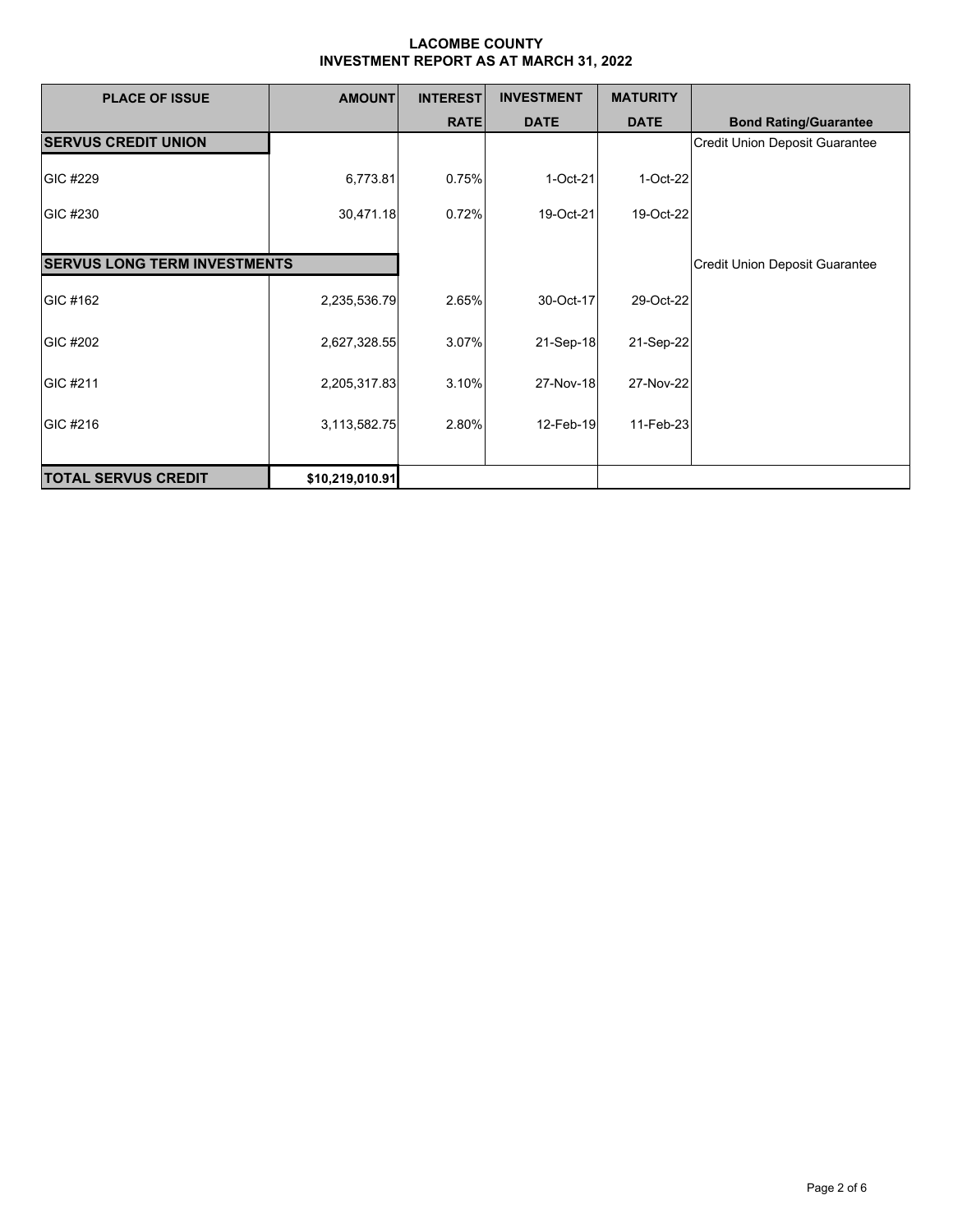| <b>PLACE OF ISSUE</b>      | <b>AMOUNT</b>   | <b>INTEREST</b> | <b>INVESTMENT</b> | <b>MATURITY</b> |                               |
|----------------------------|-----------------|-----------------|-------------------|-----------------|-------------------------------|
|                            |                 | <b>RATE</b>     | <b>DATE</b>       | <b>DATE</b>     | <b>Bond Rating/Guarantee</b>  |
| <b>ATB FINANCIAL</b>       |                 |                 |                   |                 |                               |
| Notice Demand Account      | 90,036.58       | 0.85%           | 19-Sep-19         |                 | 31-Mar-22 Province of Alberta |
|                            |                 |                 |                   |                 |                               |
| <b>Cash Account</b>        | 14,013,536.07   | 0.65%           |                   |                 | 22-Mar-22 Povince of Alberta  |
| <b>TOTAL ATB FINANCIAL</b> | \$14,103,572.65 |                 |                   |                 |                               |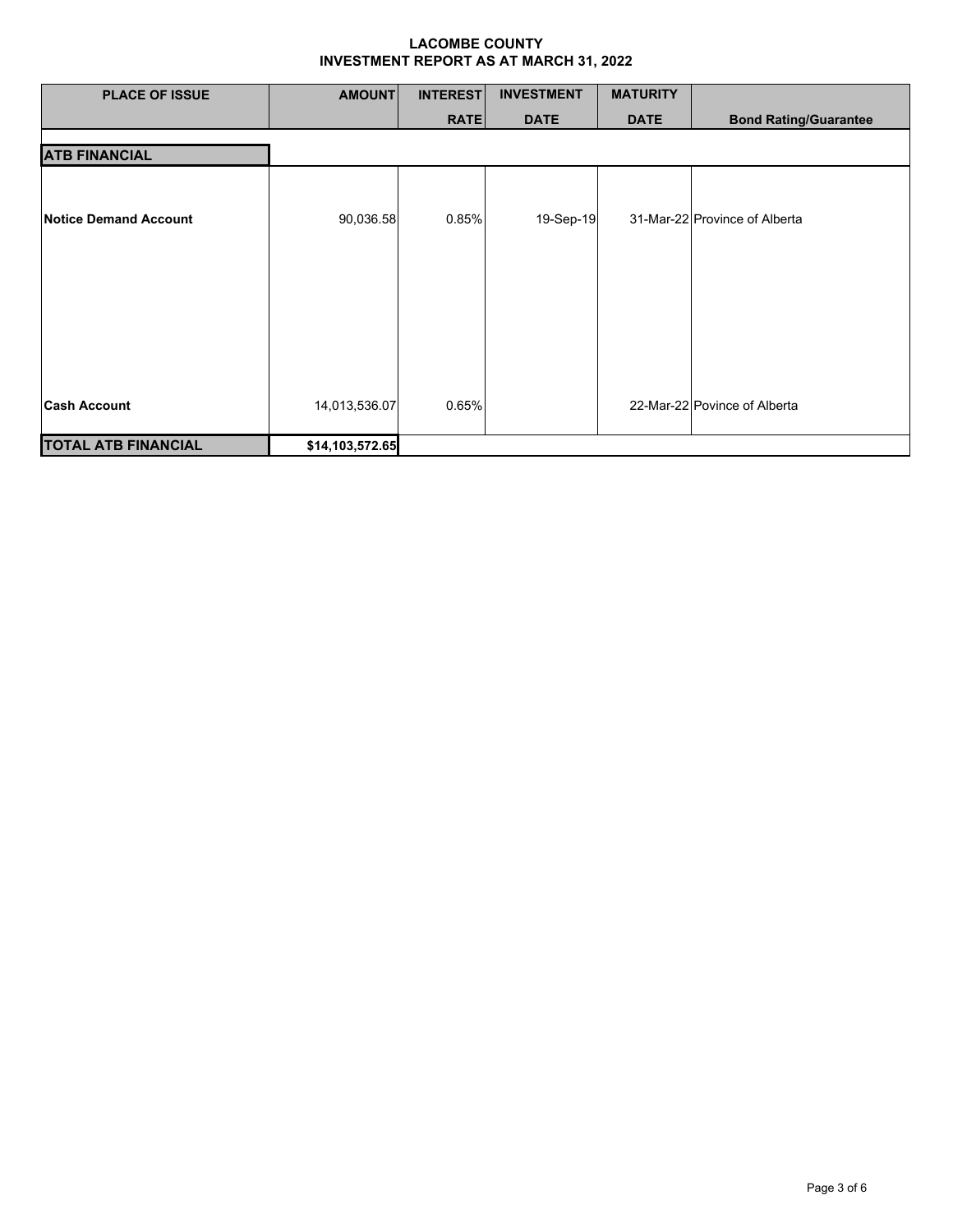| <b>PLACE OF ISSUE</b>              | <b>AMOUNT</b>   | <b>INTEREST</b> | <b>INVESTMENT</b> | <b>MATURITY</b> |                              |
|------------------------------------|-----------------|-----------------|-------------------|-----------------|------------------------------|
|                                    |                 | <b>RATE</b>     | <b>DATE</b>       | <b>DATE</b>     | <b>Bond Rating/Guarantee</b> |
| <b>CANADIAN WESTERN BANK</b>       |                 |                 |                   |                 |                              |
|                                    |                 |                 |                   |                 |                              |
| <b>Flex Notice Account</b>         | 8,110,626.36    | 1.00%           | 24-Dec-20         | 31-Mar-22       |                              |
| GIC #101013158957                  | 6,051,000.00    | 0.85%           | 24-Dec-20         | 24-Dec-23       |                              |
| GIC #101013158798                  | 1,014,500.00    | 1.45%           | 24-Dec-20         | 24-Dec-22       |                              |
| GIC #101014060139                  | 2,000,000.00    | 2.30%           | 23-Dec-21         | 23-Dec-24       |                              |
| GIC #101014060163                  | 2,000,000.00    | 1.95%           | 23-Dec-21         | 23-Dec-23       |                              |
|                                    |                 |                 |                   |                 |                              |
|                                    |                 |                 |                   |                 |                              |
|                                    |                 |                 |                   |                 |                              |
| <b>TOTAL CANADIAN WESTERN BANK</b> | \$19,176,126.36 |                 |                   |                 |                              |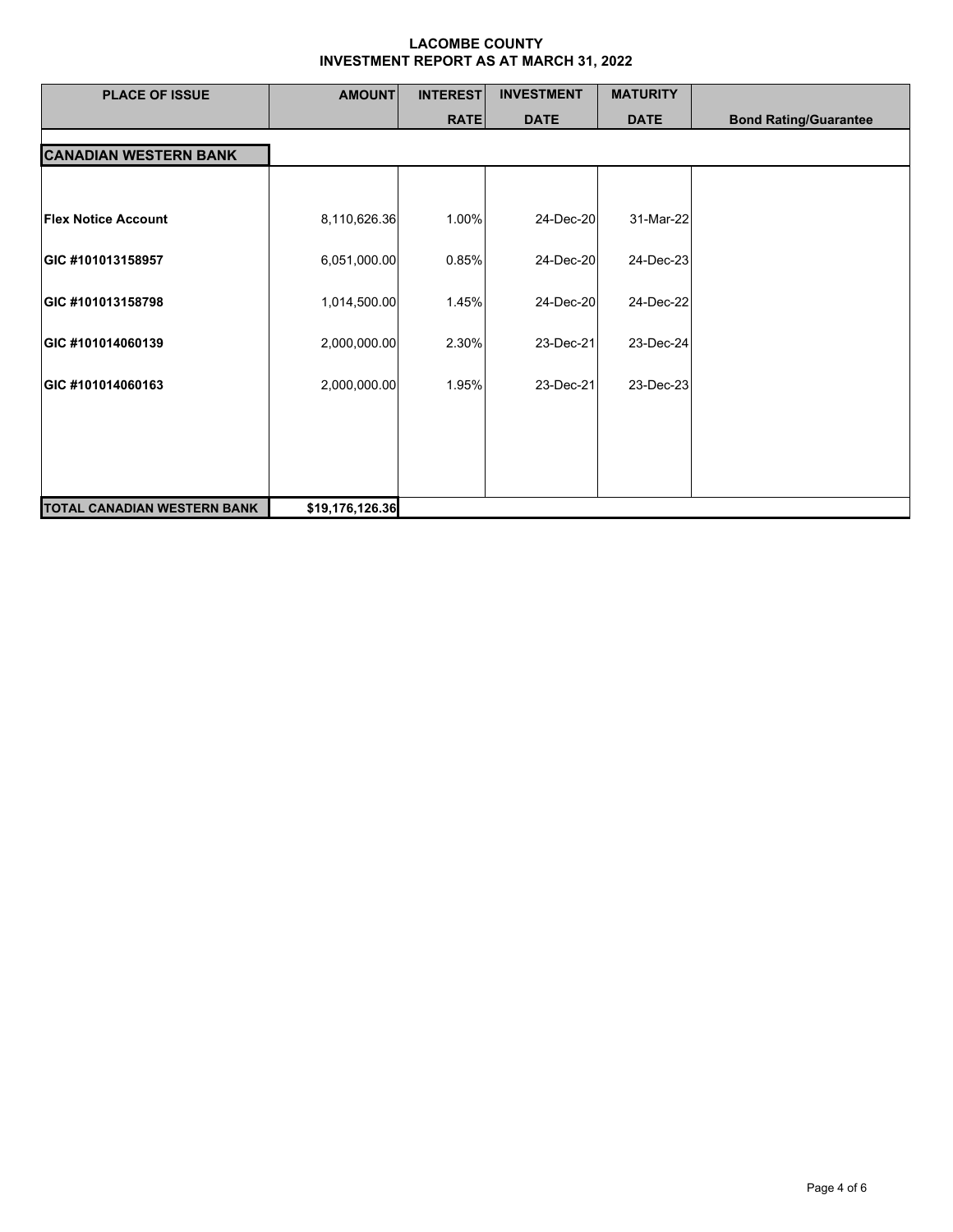| <b>PLACE OF ISSUE</b>                            | <b>AMOUNT</b>          | <b>INTEREST</b><br><b>RATE</b> | <b>MATURITY</b><br><b>AMOUNT</b> | <b>INVESTMENT</b><br><b>DATE</b> | <b>MATURITY</b><br><b>DATE</b> | <b>Bond Rating/Guarantee</b>       |         |
|--------------------------------------------------|------------------------|--------------------------------|----------------------------------|----------------------------------|--------------------------------|------------------------------------|---------|
| <b>RBC DOMINION SECURITIES</b>                   |                        |                                |                                  |                                  |                                |                                    |         |
| <b>Province of Quebec</b>                        | 250,068.21             | 3.26%                          | 342,888.00                       | 02-Jun-14                        | 01-Apr-24                      | $R1$ (mid)                         | A(high) |
| <b>Province of Quebec</b>                        | 199,662.42             | 3.47%                          | 314,330.00                       | 21-Dec-16                        | 01-Apr-30                      | $R1$ (mid)                         | A(high) |
| <b>B2B Bank</b>                                  | 88,000.00              | 2.15%                          | 97,875.62                        | 31-May-17                        |                                | 31-May-22 Canada Deposit Insurance |         |
| <b>Laurentian Bank</b>                           | 88,000.00              | 2.15%                          | 97,875.62                        | 31-May-17                        |                                | 31-May-22 Canada Deposit Insurance |         |
| <b>Canadian Tire Bank</b>                        | 88,000.00              | 2.15%                          | 97,875.62                        | 31-May-17                        |                                | 31-May-22 Canada Deposit Insurance |         |
| <b>Versa Bank</b>                                | 88,000.00              | 2.15%                          | 97,875.62                        | 31-May-17                        |                                | 31-May-22 Canada Deposit Insurance |         |
| <b>Province of Ontario</b>                       | 262,778.48             | 2.66%                          | 369,746.00                       | 05-Jun-17                        | 02-Jun-30                      | $R1$ (mid)                         | AA(low) |
| <b>Province of Ontario</b>                       | 220, 177. 47           | 2.38%                          | 281,737.00                       | 09-Jun-17                        | 02-Dec-27                      | $R1$ (mid)                         | AA(low) |
| Nova Scotia Power                                | 443,557.97             | 2.40%                          | 500,986.00                       | 08-Jan-18                        | 26-Feb-23                      | $R1$ (mid)                         | A(high) |
| Quebec Hydro                                     | 560,662.31             | 2.55%                          | 639,643.00                       | 25-May-18                        | 15-Aug-23                      | $R1$ (mid)                         | A(high) |
| <b>Province of Ontario</b>                       | 378,137.34             | 2.51%                          | 430,672.00                       | 12-Jun-18                        | 08-Sep-23                      | $R1$ (mid)                         | AA(low) |
| <b>Canadian Western Bank</b>                     | 85,000.00              | 3.27%                          | 99,845.55                        | 11-Jun-18                        |                                | 12-Jun-23 Canada Deposit Insurance |         |
| <b>Home Trust Company</b>                        | 85,000.00              | 3.18%                          | 99,410.99                        | 11-Jun-18                        |                                | 12-Jun-23 Canada Deposit Insurance |         |
| <b>Laurentian Bank</b>                           | 85,000.00              | 3.20%                          | 99,507.42                        | 11-Jun-18                        |                                | 12-Jun-23 Canada Deposit Insurance |         |
| <b>Peoples Trust</b>                             | 85,000.00              | 3.10%                          | 99,025.98                        | 11-Jun-18                        |                                | 12-Jun-23 Canada Deposit Insurance |         |
| <b>SBI Canada Bank</b>                           | 85,000.00              | 2.95%                          | 98,307.30                        | 11-Jun-18                        |                                | 12-Jun-23 Canada Deposit Insurance |         |
| <b>Royal Bank</b>                                | 474,812.00             | 3.10%                          | 536,483.47                       | 20-Dec-18                        | 20-Dec-22                      | R1(high)                           | AA      |
| <b>Bank of Nova Scotia</b>                       | 1,259,935.00           | 1.62%                          | 1,301,087.55                     | 25-May-20                        | 25-May-22                      | R <sub>1</sub> (high)              | AA      |
| <b>Bank of Nova Scotia</b>                       | 662,450.00             | 1.52%                          | 682,798.40                       | 04-Jun-20                        | 06-Jun-22                      | R1(high)                           | AA      |
|                                                  |                        |                                |                                  |                                  |                                |                                    |         |
| <b>Cash Account</b><br><b>TOTAL RBC DOMINION</b> | 0.00<br>\$5,489,241.20 |                                |                                  |                                  |                                |                                    |         |